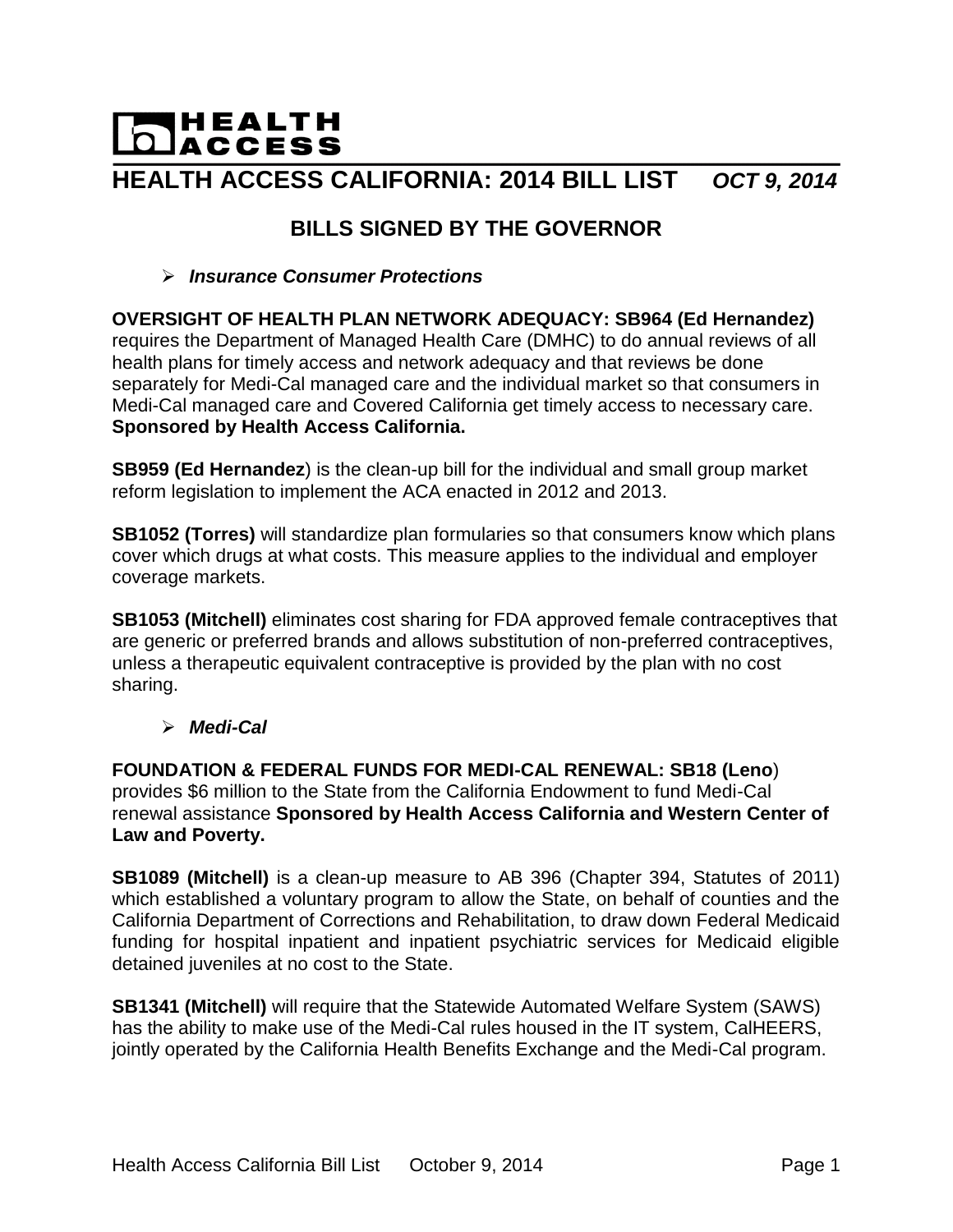## *Cost/Quality Transparency*

**SB1182 (Leno)** requires health plans and insurers to share claims data or other detailed data with very large purchasers that have 1,000 or more enrollees or that are multiemployer trusts.

**SB1340 (Hernandez)** will eliminate gag clauses in contracts between types of health care providers and health plans or insurers.

**AB1792 (Gomez)** will require the Department of Finance to report on the cost of public assistance received by employees of California employers.

**AB1962 (Skinner)** will make transparent what dental-only plans spend, as a percentage of premium, on patient care. It requires specialized dental-only plans to disclose a "medical loss ratios" as for medical coverage. The bill is sponsored by the California Dental Association.

## *Hospital Oversight and Consumer Protections.*

**SB1276 (Ed Hernandez)** updates the Hospital Fair Pricing law which Health Access California sponsored in 2006 and which says that low-income uninsured and underinsured cannot be charged more than the higher of Medicare or Medi-Cal. SB1276 defines a reasonable payment plan as monthly payments that are no more than 10% of income after essential living expenses and allows underinsured individuals with high health costs (over 10% of income) to receive the hospital fair pricing discount even if they receive a discounted rate on their cost sharing from their health plan or insurer. Sponsored by Western Center on Law and Poverty.

#### *Prevention*

**SB912 (Mitchell)** will eliminate the sunset on the current requirement that vending machines in state buildings include 35% healthy food and drinks. Sponsored by California Pan-Ethnic Health Network.

#### *Other Bills*

**SB20 (Hernandez)** will revise the open enrollment dates for the individual market to conform to current federal guidance, which is November 15-February 15.

**SB1004 (Hernandez)** will change the definition of hospices to eliminate the requirement that patients forego curative treatment.

**SB1034 (Monning)** will eliminate waiting periods due to pre-existing conditions, conforming California law to federal law with respect to waiting periods for health insurance.